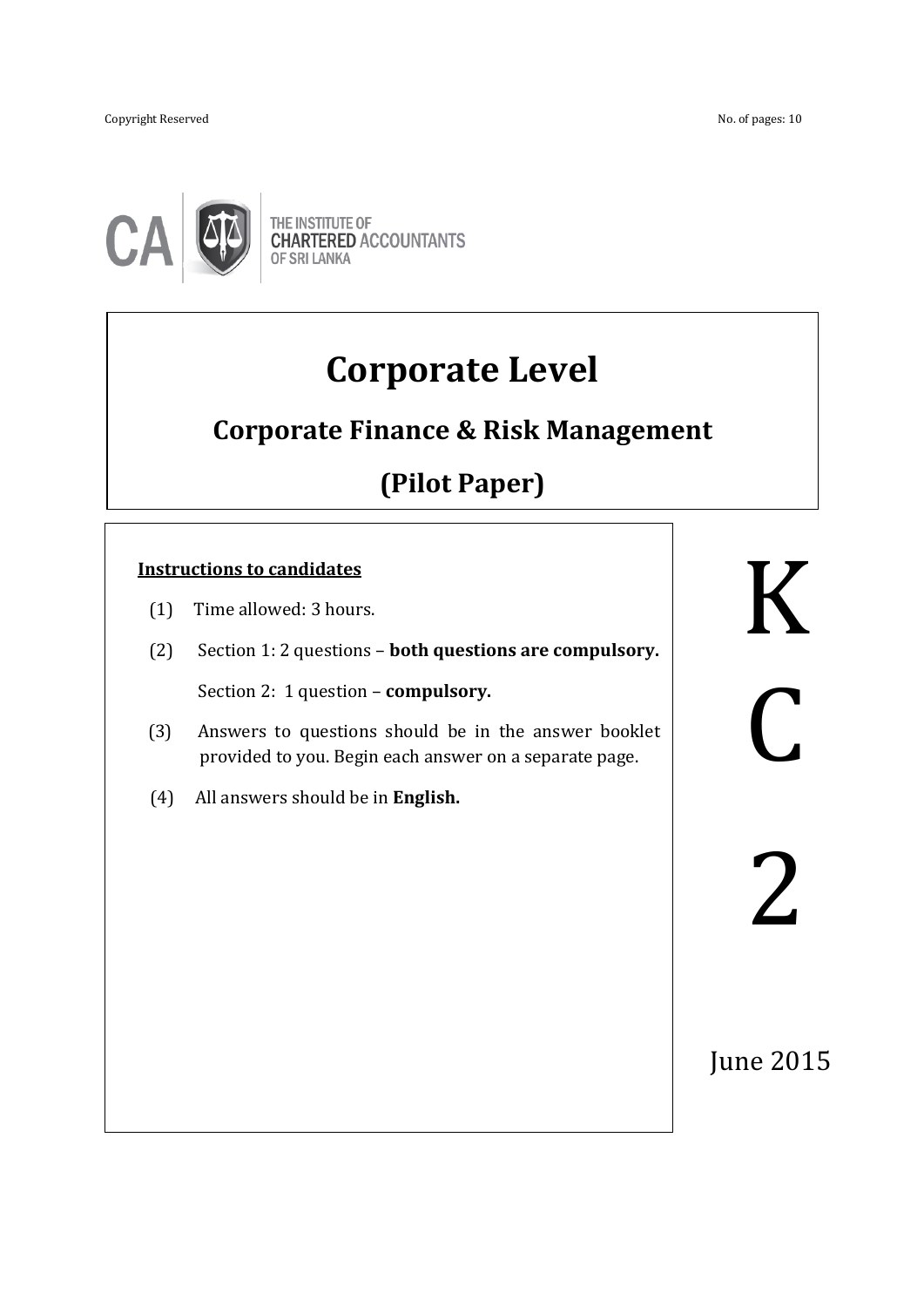## **SECTION 1**

#### **Question 01**

A. ABC plc is a telecommunication company listed on the Colombo Stock Exchange with excellent performance recorded for the last two years. The board of directors has decided to expand the business by acquiring a well performing electronics company, PQR plc, which is also a listed company on the Colombo Stock Exchange. The business research team of ABC plc had presented a report to the board of directors with the finding that PQR shares are currently significantly undervalued by the market. It has been a while since ABC plc has instructed its stock brokers to purchase shares of PQR and the report further indicated that the total stake in PQR plc owned by ABC plc has now reached 10%.

A decision has been made that ABC initiates a hostile takeover of PQR and a mandatory offer is made for the remaining shares of PQR plc.

#### **Required:**

1. **Advise** the board of directors of ABC plc on what is meant by a "Mandatory Offer" as per the provisions of the Takeovers and Mergers Code, and the procedure to be followed, assuming that the proposed takeover will increase ABC plc's stake in PQR plc to over 51%. Note any other implications arising from the fact that this would be considered a hostile takeover.

#### **(10 marks)**

2. **Discuss** briefly the possible circumstances that could have occurred for PQR shares to be undervalued, making it a target for a hostile takeover.

#### **(5 marks)**

B. The Board of Directors of ABC plc has also decided to expand the operations into a few selected offshore locations to gain unique tax and other concessions. The Company entered into an agreement with a foreign government to construct a factory in one of the Asia Pacific (AP) countries. The foreign government is attracting direct investments (FDI) in such a way that it would pay back the investment made by the investor plus a margin as benefit of the investment. As per the contract, the factory will be acquired by the local government at the end of the first year and the total contract price (TCP) will be paid back to the investor with a profit margin of 25%. The total contract price (TCP) has been fixed at 2,000 million Asia Pacific Country Currency (APC), and the payback will be in APC.

In order to fulfill the contract, ABC will need to invest 1, 000 million APC in the project immediately, and a fixed additional sum of 500 million APC in six months. The government of the AP country has offered ABC a fixed-rate currency swap for one year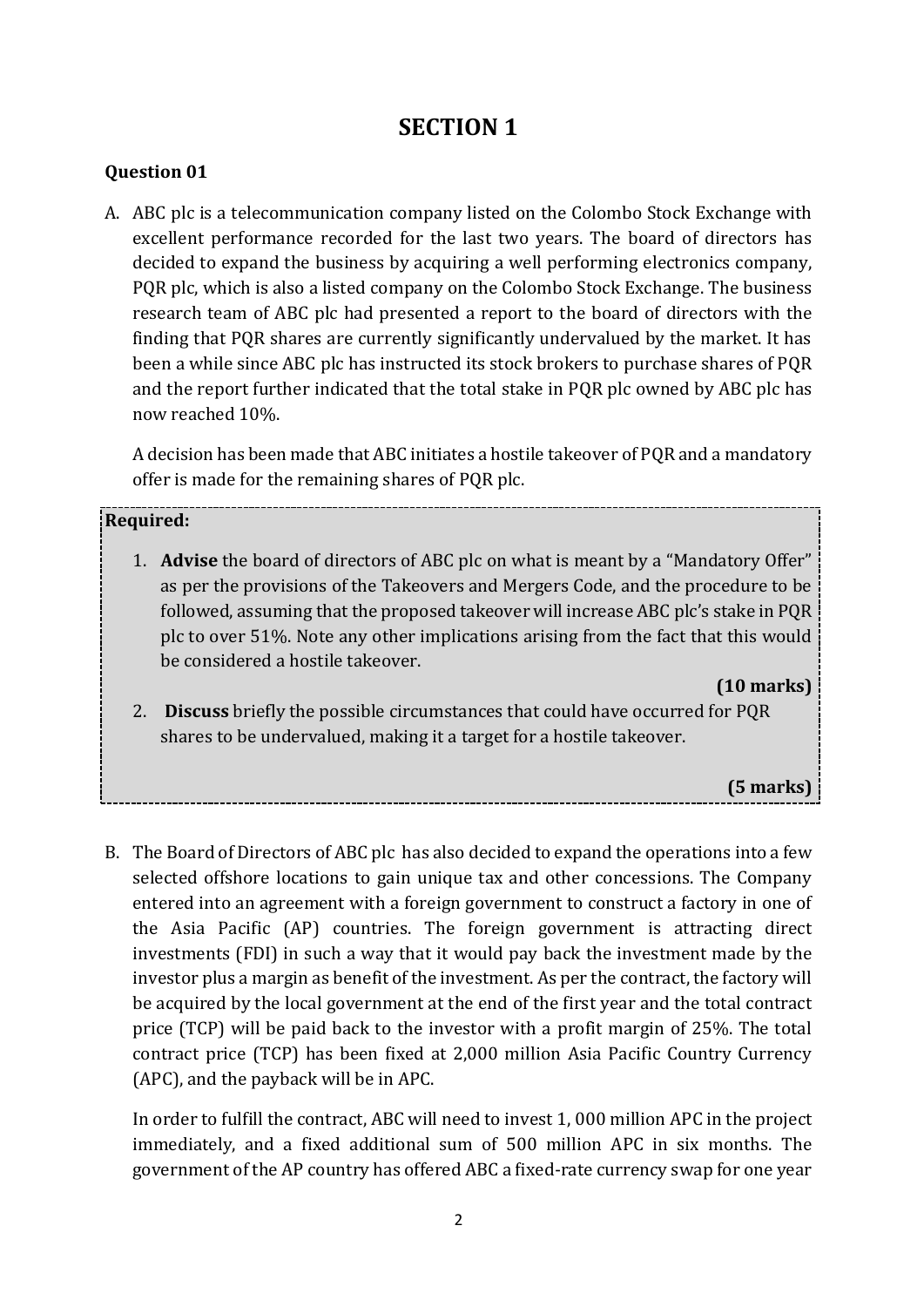for the full 1,500 million APC at a swap rate of 20 APC/LKR (20 APC = 1 LKR). ABC would have to pay the government net interest of 10% per year, payable in APC.

There is no forward foreign exchange market for the APC against the LKR. Forecast inflation rates for the next year are:

| Probability | LKR.  | Asia Pacific (AP) |
|-------------|-------|-------------------|
| 0.3         | $4\%$ | 10%               |
| 0.6         | 5%    | <b>20%</b>        |
| 0.1         | 7%    | 30%               |

The APC is a freely floating currency which has not recently been subject to major government intervention.

The current spot rate is 25 APC/LKR. ABC's opportunity cost of funds is 12% per year in Sri Lanka. The Company has no access to funds in the AP country.

Taxation, the risk of default, and discounting to allow for the timing of payments may be ignored.

#### **Required:**

**Evaluate** whether it is likely to be beneficial for ABC plc to agree to the currency swap.

> **(10 marks) Total 25 marks**

#### **Question 02**

PTO is a private limited company which manufactures specialized automobile parts for various vehicle makers. The last financial year has been a successful year for them and the board of directors has made a strategic decision to reinvest some of the retained earnings into other profitable businesses operating within the same business segment. The business research team has been looking at two mutually exclusive projects, each of which is expected to have a life of five years. The Company does not have the capacity to undertake both investments. Forecast financials of the two investments are as follows.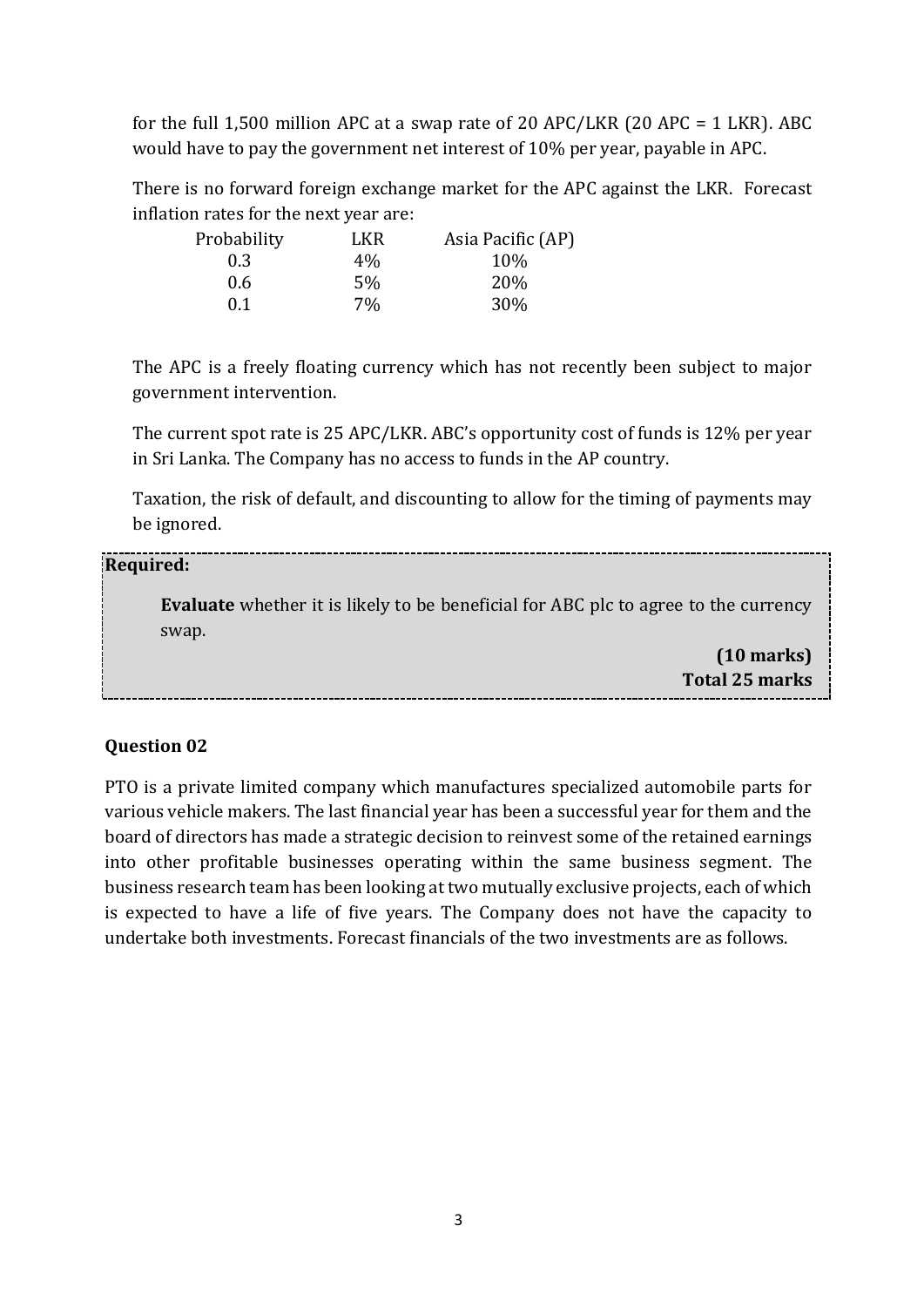#### Investment 1

| Year / Rs. Mn                            | 0       |      | $\mathbf{2}$ | 3     | 4     | 5     |
|------------------------------------------|---------|------|--------------|-------|-------|-------|
| Initial cost                             | (1,000) |      |              |       |       |       |
| Projected sales                          |         | 800  | 900          | 1,000 | 1,400 | 1,600 |
| Production costs                         |         | 520  | 600          | 700   | 900   | 1,000 |
| Finance charges                          |         | 42   | 42           | 42    | 42    | 42    |
| Depreciation                             |         | 250  | 188          | 140   | 106   | 80    |
| Profit before tax                        |         | [12] | 70           | 118   | 352   | 478   |
| Average profit before tax = Rs. 201.2 Mn |         |      |              |       |       |       |

Investment 2

| Year / Rs. Mn     |       |       |       |       | 4     |       |
|-------------------|-------|-------|-------|-------|-------|-------|
| Initial cost      | (350) |       |       |       |       |       |
| Projected sales   |       | 1,050 | 1,400 | 1,600 | 1,658 | 1,976 |
| Production costs  |       | 920   | 1,040 | 1,100 | 1,180 | 1,260 |
| Depreciation      |       | 88    | 66    | 50    | 36    | 28    |
| Profit before tax |       | 42    | 294   | 450   | 442   | 688   |

Average profit before tax = Rs. 383.2 Mn

#### **Additional information**

01. The products will be sold to Indian automobile makers through their agents in Sri Lanka and the income will be generated in Indian Rupees for both projects. The selling prices will be increased by 9% in foreign currency each year and it is assumed that production costs will also increase by the same percentage. The increase will start after Year 1.

02. However, the above estimates have ignored any future exchange rate fluctuations and any inflationary impact. All the revenue figures have been calculated based on the current spot rate as given below.

1 INR = 2.11 LKR

03. The forecast inflation rates for both countries are given below.

|        | Sri Lanka | India |
|--------|-----------|-------|
|        |           |       |
| Year 1 | 10%       | 12%   |
| Year 2 | 9%        | 12%   |
| Year 3 | 9%        | 11%   |
| Year 4 | 8%        | 10%   |
| Year 5 | 8%        | 9%    |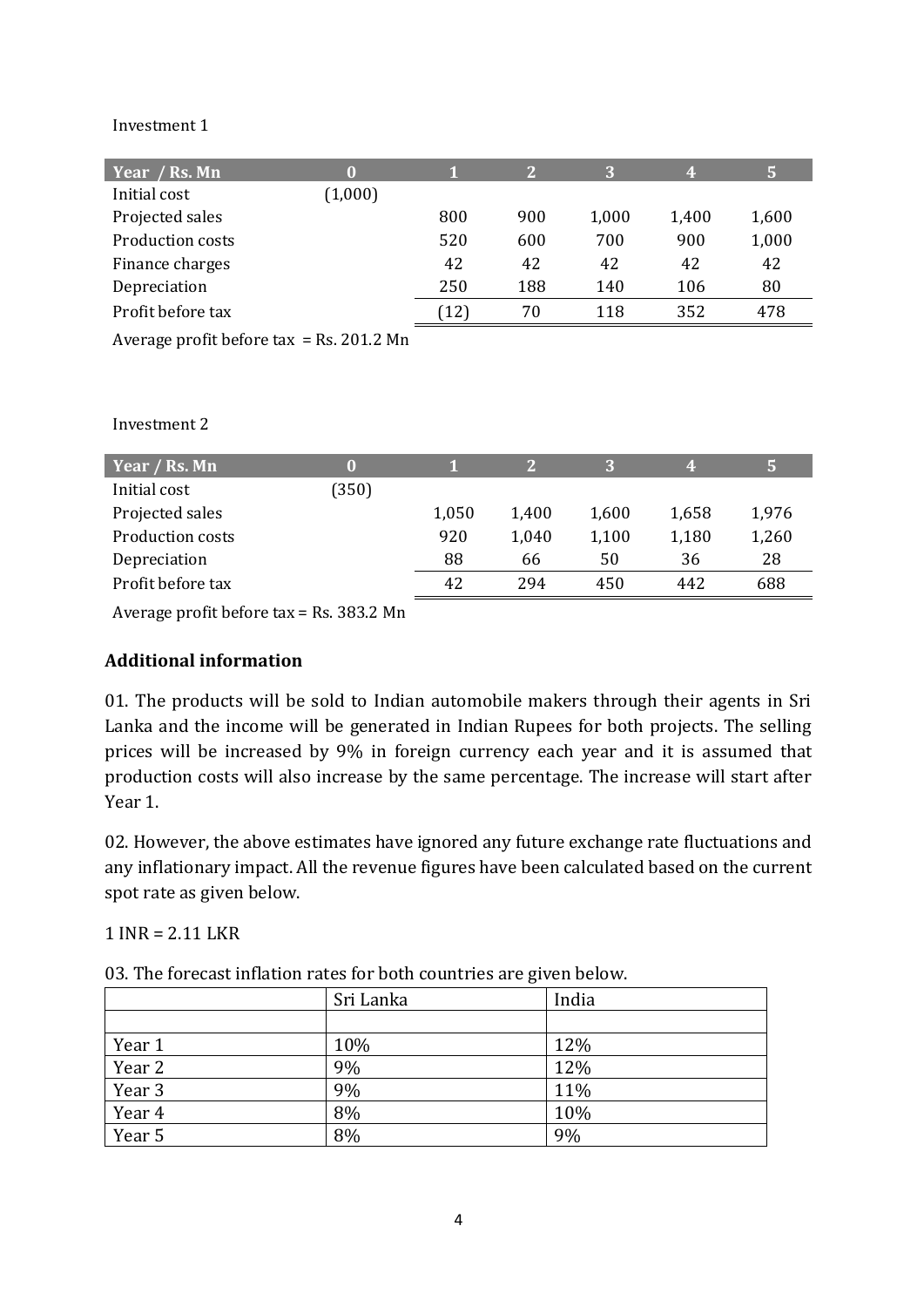You may assume that the exchange rate is a function of purchasing power parity between the two countries for the period under review.

04. Capital allowances can be claimed at 25% per year on a reducing balance basis for tax calculations.

05. Both investments are of similar risk to the Company's existing operations.

06. Tax and depreciation allowances are granted one year in arrears. Tax is at 25% per year.

07. The Company's real cost of capital is 7% per year and the inflation rate is assumed to be 8% per year on average for the foreseeable future for the purpose of calculating the nominal cost of capital.

08. All cash flows may be assumed to occur at the end of the year unless otherwise stated.

09. The Company currently receives interest at 10% per year on short-term money market deposits of Rs. 700 Mn.

10. Both investments are expected to have negligible scrap value at the end of five years.

- 1. Director A favours Investment 2, as it has a larger average profit.
- 2. Director B favours Investment 1, which she believes has a quicker discounted payback period, based upon cash flows.
- 3. Director C argues that the Company can make Rs. 70 Mn per year on its money market investments and that when risk is taken into account, there is little point in investing in either project.

## **Required:**

1. **Evaluate** the validity of the arguments presented by each Director as a method of project evaluation with respect to the decision to select Investment 1, Investment 2 or neither.

## **(6 marks)**

2. **Validate** Director B's statement that Investment 1 has the quicker discounted payback period.

## **(4 marks)**

- **3. Recommend** which option, if any, should be selected in order to maximize shareholders' wealth. All calculations must be shown. (You may round up figures for easy analysis.) **(10 marks)**
- **4. Outline** other non-financial factors which would influence the choice of investment.

 **(5 marks) Total 25 marks**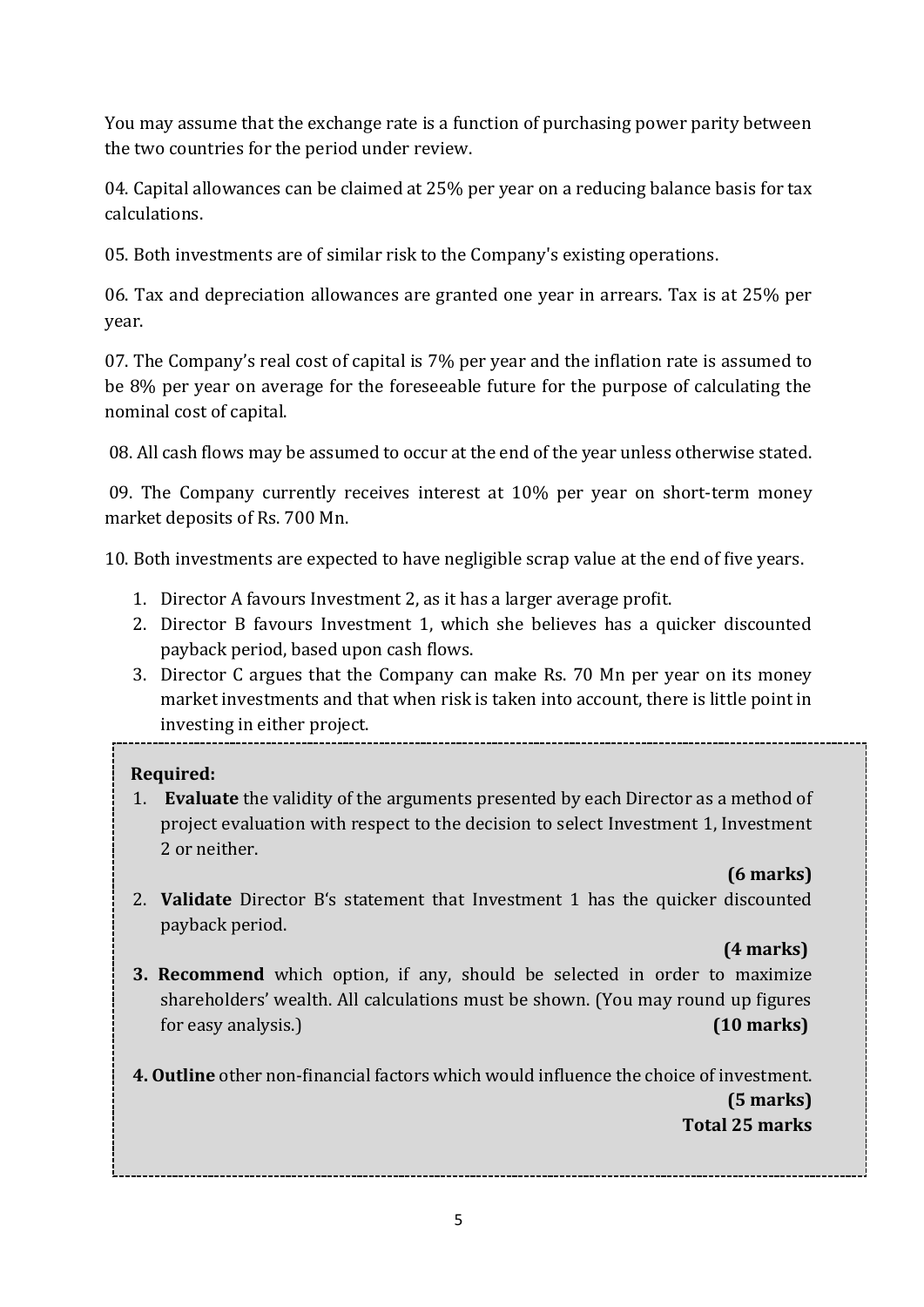## **SECTION 2**

## **Question 03**

The board of directors of Migaya plc has just returned from strategy formulation sessions with many areas to clarify before the next meeting. Given below are some important extracts from the meeting minutes which have been sent to your organization seeking your assistance as the business consultants of the Migaya Group.

#### **Extract #1 –**

The chairman commenced the strategy session making a special note that several orders from construction companies received during the peak seasons were not accepted as all plants were running at their fullest capacity. Hence, the management decided to look for capacity expansion methods in the short run in order to meet increasing demand and retain the market share of the Company. The majority of directors decided that a possible acquisition would accomplish this objective faster as organic growth would require a substantial time period.

**Extract #2 –** The business research team tabled a report on possible acquisition targets and Clayhaus Tiles plc was at the top of the list. Clayhaus Tiles plc is a listed company on the Colombo Stock Exchange and a leading player in the floor tile segment with manufacturing capabilities in other segments such as wall tiles. The summarized financial statements and non-financial information relating to Clayhaus Tiles were tabled for further analysis and discussions.

| <b>Clayhaus Tiles</b>                     |               |             |  |  |
|-------------------------------------------|---------------|-------------|--|--|
| <b>Income statement</b>                   |               |             |  |  |
| For the year ended 31 <sup>st</sup> March | 2015          | 2014        |  |  |
|                                           | Rs. 000       | Rs. 000     |  |  |
| Revenue                                   | 1,447,812     | 1,423,705   |  |  |
| Cost of sales                             | (1, 111, 299) | (1,052,600) |  |  |
| Gross profit                              | 336,513       | 371,105     |  |  |
|                                           |               |             |  |  |
| Other income                              | 30,775        | 9,404       |  |  |
| Administrative expenses                   | (83, 624)     | (82, 913)   |  |  |
| Distribution expenses                     | (88, 212)     | (70, 248)   |  |  |
| Other expenses                            | (346)         | (5, 722)    |  |  |
| Net finance costs                         | (68, 387)     | (43, 054)   |  |  |
| Profit before tax                         | 126,719       | 178,572     |  |  |
| Income tax expenses                       | (26,907)      | (54, 999)   |  |  |
| Profit after tax                          | 99,812        | 123,573     |  |  |
|                                           |               |             |  |  |
| Earnings per share (Rs.)                  | 5.55          | 6.34        |  |  |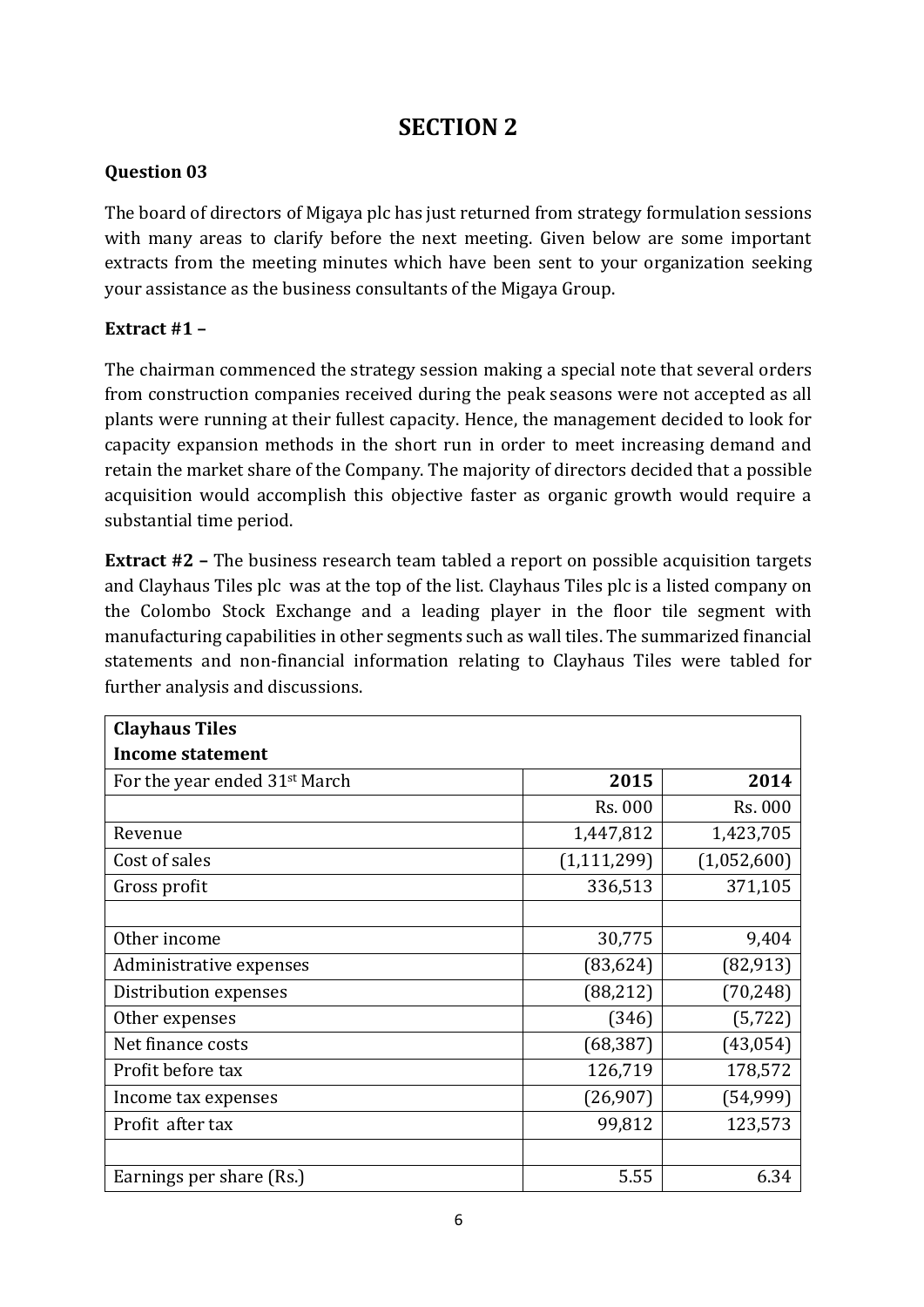| Dividend per share (Rs.)                    | 0.55  | 0.75  |
|---------------------------------------------|-------|-------|
| Market value of shares as at year end (Rs.) | 13.59 | 14.88 |

| <b>Clayhaus Tiles</b>                  |           |           |
|----------------------------------------|-----------|-----------|
| <b>Statement of financial position</b> |           |           |
| As at 31st March                       | 2015      | 2014      |
|                                        | Rs. 000   | Rs. 000   |
| <b>ASSETS</b>                          |           |           |
| <b>NON-CURRENT ASSETS</b>              |           |           |
| Property, plant & equipment            | 3,272,943 | 3,111,383 |
|                                        |           |           |
| <b>CURRENT ASSETS</b>                  |           |           |
| Inventories                            | 1,350,855 | 717,358   |
| Trade and other receivables            | 787,092   | 721,874   |
| Other investments                      |           |           |
| Cash and cash equivalents              | 127,546   | 50,919    |
|                                        | 2,265,493 | 1,490,151 |
|                                        |           |           |
| <b>TOTAL ASSETS</b>                    | 5,538,436 | 4,601,535 |
|                                        |           |           |
|                                        |           |           |
| <b>EQUITY AND LIABILITIES</b>          |           |           |
| Stated capital                         | 156,000   | 156,000   |
| Reserves                               | 525,301   | 428,943   |
| Retained earnings                      | 696,645   | 668,738   |
|                                        | 1,377,946 | 1,253,681 |
|                                        |           |           |
| <b>NON-CURRENT LIABILITIES</b>         |           |           |
| Loans and borrowings                   | 1,257,526 | 964,357   |
| Employee benefits                      | 530,645   | 464,696   |
|                                        | 1,788,171 | 1,429,053 |
|                                        |           |           |
| <b>CURRENT LIABILITIES</b>             |           |           |
| Trade and other payables               | 972,588   | 1,206,349 |
| Loans and borrowings                   | 930,647   | 449,392   |
| Bank overdraft (secured)               | 469,083   | 263,059   |
|                                        | 2,372,319 | 1,918,800 |
|                                        |           |           |
| TOTAL EQUITY AND LIABILITIES           | 5,538,436 | 4,601,535 |

**Extract #3 -** The deputy chairman started the discussion re-emphasizing that he is unhappy about Migaya Group's lower Return on Equity in 2015 compared to last year. The target company was also not healthy from a ROE perspective which raised serious concerns. He continued to explain that lower ROE could be due to three main reasons, namely lack of operational excellence, ineffective asset utilization, and higher financial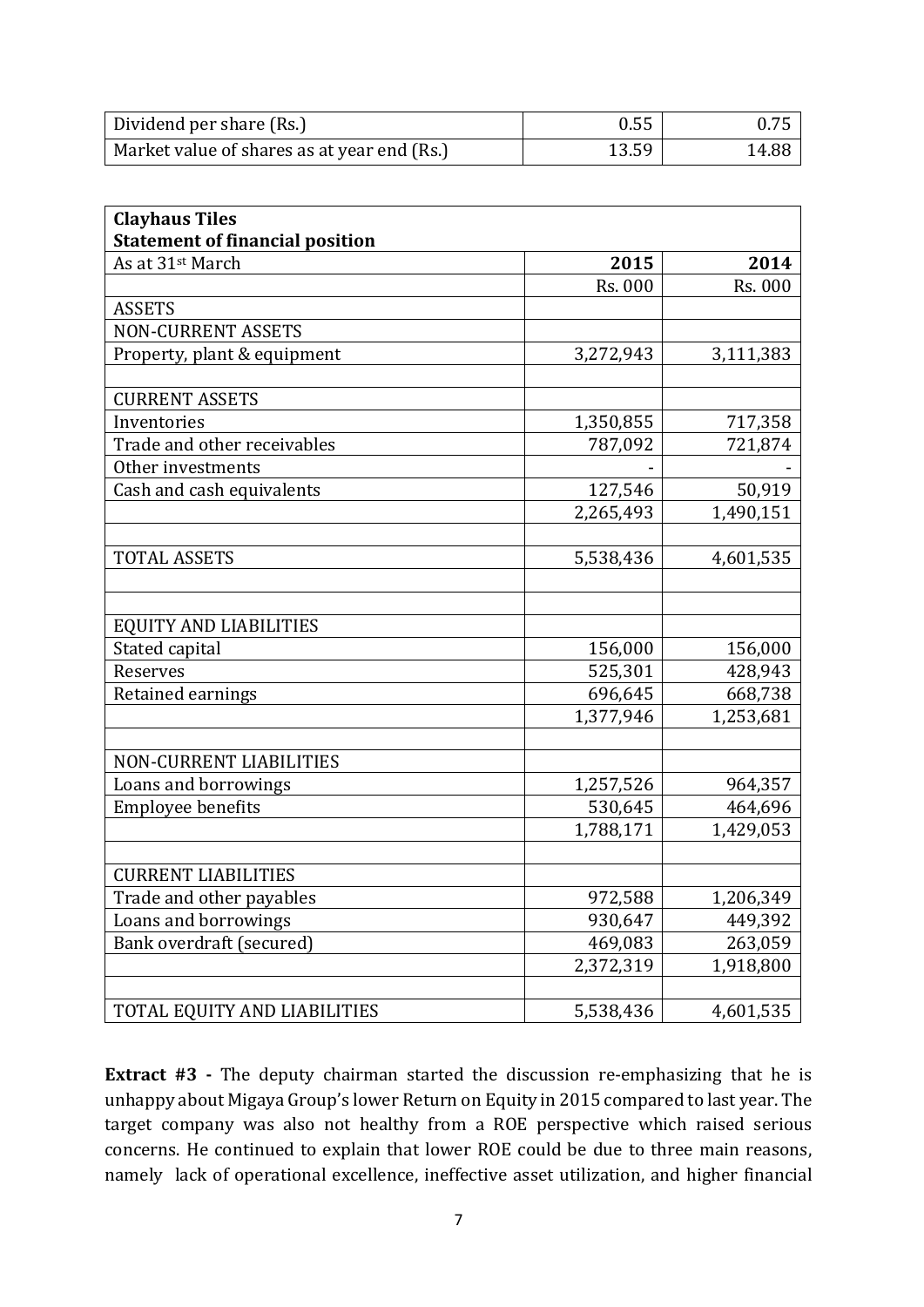leverage, and instructed the team come up with adequate analysis before concluding the acquisition. The long term solvency was also a key concern for him and he requested the chief financial officer to calculate key indicating ratios for both entities and prepare a report.

**Extract #4** – The drop in share price of Migaya Group was a concern for most of the board members including the chairman who emphasized the importance of share price stability in light of the proposed expansions . According to him the dilution in share price is a result of a drop in dividends declared by the Company and he wants to ensure that dividends are maintained at an agreed level with clear communication to shareholders so as to avoid any further dilution in share prices. However, there is an obvious question arising as to how to pay dividends with a massive investment of this nature under consideration. The chairman continued to argue that the cost of capital has increased over time with shareholders requiring higher returns to compensate higher financial leverage.

**Extract #5** – The director – risk and governance, was of the view that the proposed acquisition will not help the group from a diversification perspective and in fact it will in the long run increase the risk of volatility of return as measured by variance and standard deviation. He tabled the correlation coefficient calculation, which was +1.02, to justify his viewpoint and wanted to look for a new company with a negative correlation coefficient to stabilize return on equity.

**Extract #6** – The business research team headed by the finance director had carried out a cost-benefit analysis to evaluate if the acquisition could bring adequate synergies to the group and presented the findings to the board of directors as below.

Migaya plc will reduce the scale of operations of Clayhaus Tiles plc by selling off its bathware division which accounts for Rs. 6 Mn of Clayhaus Tiles's latest earnings as indicated above. The estimated selling price for the division is Rs. 42.1 Mn.

It has been revealed that promotional expenses can be carried out in an effective manner once the re-organization is completed and a Voluntary Retirement Scheme (VRS) will be open for selected job categories in Clayhaus Tiles plc. Earnings in Clayhaus Tiles' remaining operations could be increased by an estimated 20% on a permanent basis due to these measure but the Company will have to incur a VRS cost of Rs. 10 Mn to lay off excess staff.

Migaya plc does not anticipate any alteration to Clayhaus Tiles plc's price/earnings multiple as a result of these improvements in earnings. With the two entities coming together most of the distribution costs can be shared and some of Migaya's property could be disposed of at an estimated price of Rs. 75.2 Mn. Rationalization costs are estimated at Rs. 21 Mn.

**Extract #7** – The financing of the proposed acquisition was a major concern. The majority of directors was of the view that the target company was too big for them to raise finance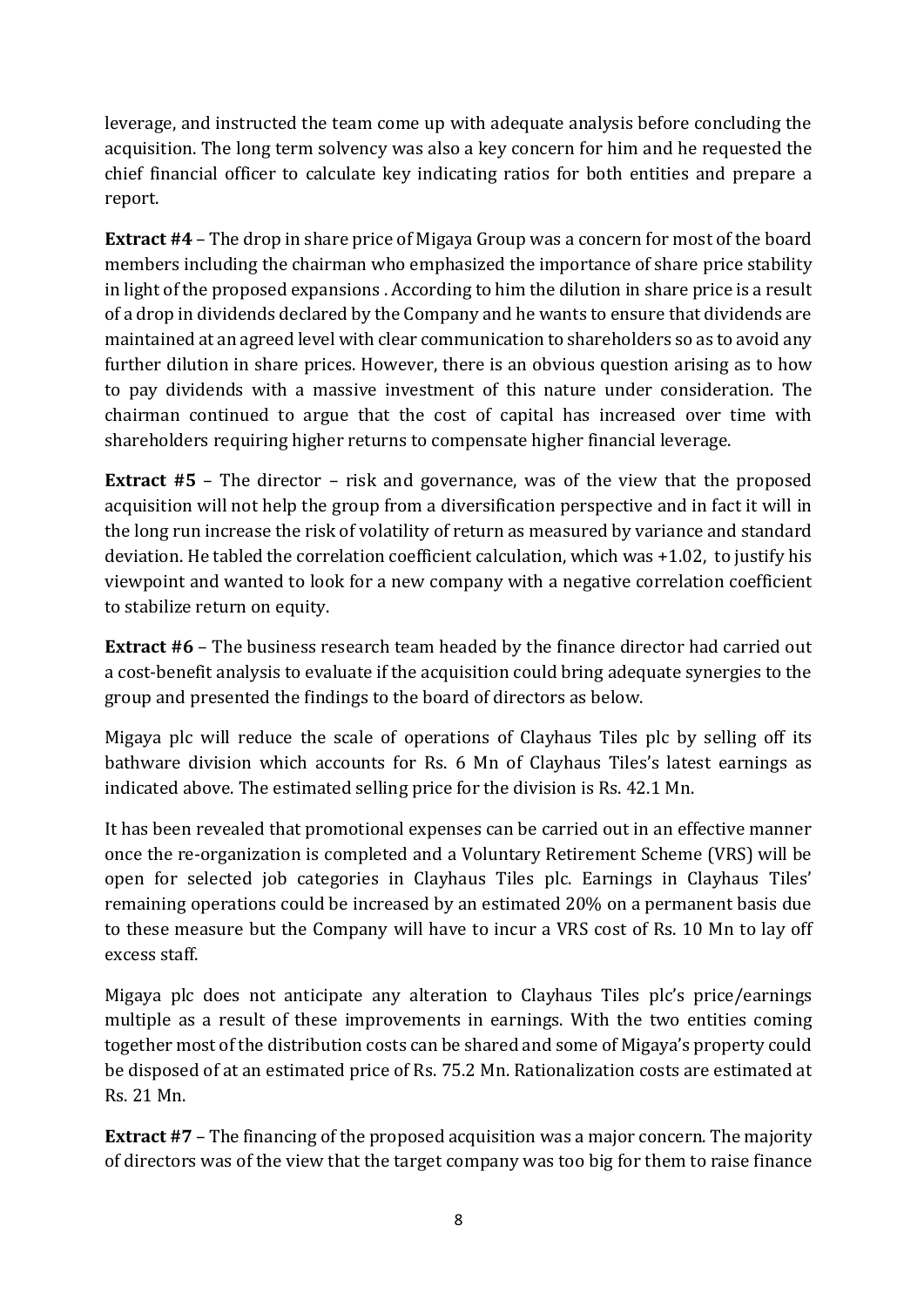as the Migaya Group is highly levered. The marketing director raised the question of whether Migaya plc could issue new shares and swap them for Clayhaus Tiles plc shares.

**Extract #8** - A newly appointed director argued that the capital structure has no impact on the value of the firm which is independent of the percentage of debt. He quoted the Modigliani –Miller Proposition 1 (MM) as below to support his viewpoint.

*MM Proposition 1 – The value of a levered firm is the same as the value of an unlevered firm.*

|                                                                                                | <b>CLAYHAUS TILES</b><br><b>PLC</b> | MIGAYA PLC |
|------------------------------------------------------------------------------------------------|-------------------------------------|------------|
| Beta values                                                                                    |                                     | 0.79       |
| Average dividend payout ratio - (you may use<br>this rate for business growth (g) calculations | 20%                                 | 30%        |
| for next year).                                                                                |                                     |            |

Assume that the risk-free rate is 8% with the market risk premium around 6.5%.

Migaya plc will be issuing new shares to settle the purchase consideration as suggested by the marketing director (Extract #7). Migaya plc will issue 30 Mn of its shares to settle the purchase consideration at the rate of one share of Migaya plc for one share of Clayhaus Tiles plc.

You may assume that all other things being equal, Migaya's estimates are in line with those of the market.

| Description        | Number of shares | Latest price per share |
|--------------------|------------------|------------------------|
| Clayhaus Tiles plc | 90 Mn            | Rs.13.59               |